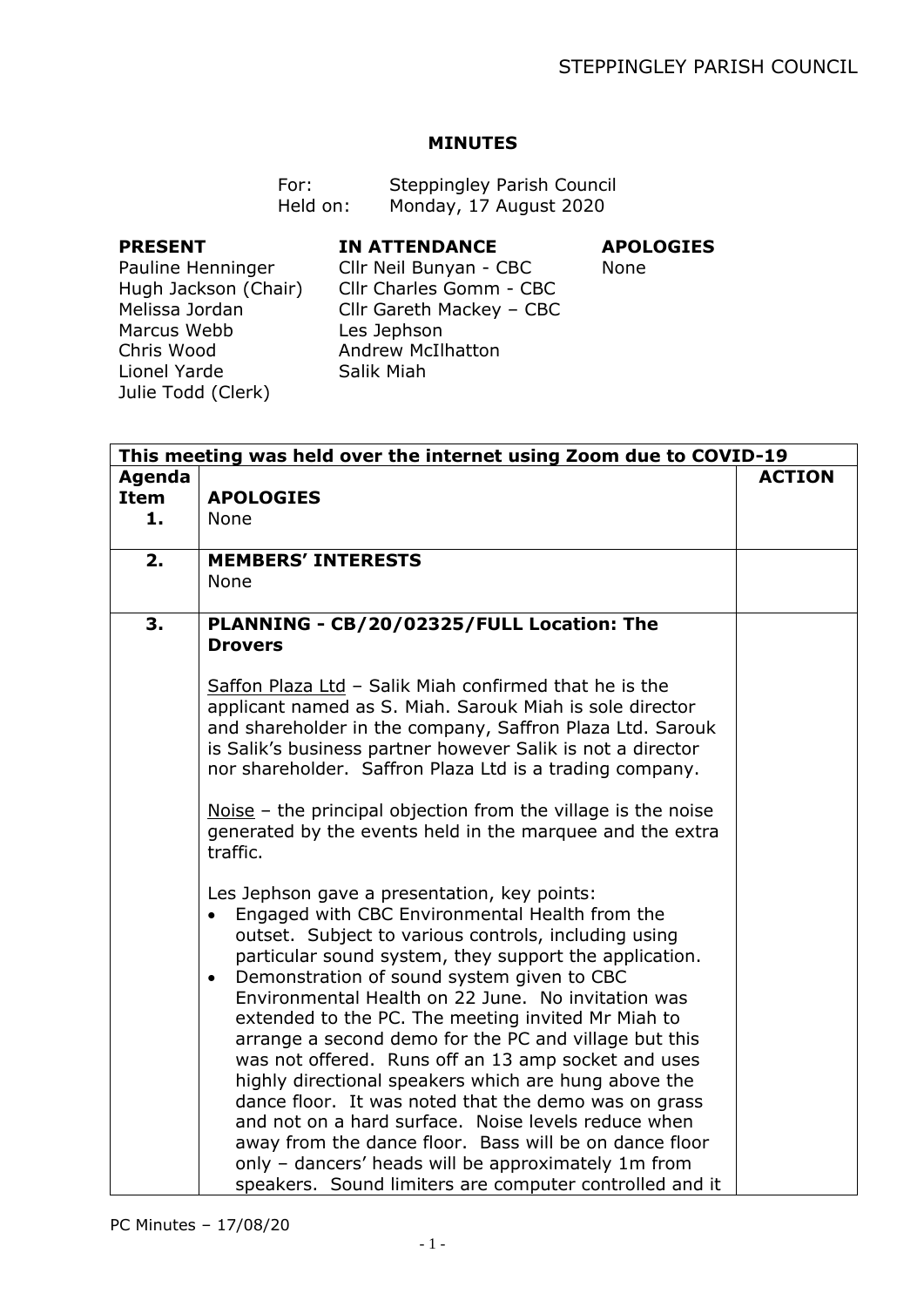# STEPPINGLEY PARISH COUNCIL

|  | is password protected. For speeches there would be<br>small speakers in the corners. The demo lasted 2 hours |  |
|--|--------------------------------------------------------------------------------------------------------------|--|
|  | and the music was reportedly not audible at Church End                                                       |  |
|  | and barely at the adjacent properties. SM felt there was                                                     |  |
|  | more noise emanating from The French Horn on Fridays                                                         |  |
|  | and Saturday.                                                                                                |  |
|  | Bands/concerts - SM reiterated he does not want to<br>٠                                                      |  |
|  | upset anyone and it was not in his interest to create                                                        |  |
|  | noise. There would be no bands or big concerts.                                                              |  |
|  | No overflow car park - Overflow car park stated in Mr<br>$\bullet$                                           |  |
|  | Jephson's report is a mistake (a statement with which                                                        |  |
|  | Mr Miah concurred). Recognised that if there was an                                                          |  |
|  | overflow car park there would be a noise issue so aim is                                                     |  |
|  | for the clientele to arrive by minibus/coach and<br>therefore no extra parking needed. The buses will turn   |  |
|  | round at the top of the site and wait by the                                                                 |  |
|  | conservatory. AM raised the issue re noise from buses'                                                       |  |
|  | engines idling, reversing siren                                                                              |  |
|  | Marquee - only opening would face towards The<br>$\bullet$                                                   |  |
|  | Drovers. Small terrace area at the front. There would                                                        |  |
|  | be an acoustic lining throughout. The marquee currently                                                      |  |
|  | being used at The Drovers is an example and the PC                                                           |  |
|  | were welcome to visit. Capacity is approximately 200                                                         |  |
|  | seated and events would not be held regularly. It was                                                        |  |
|  | pointed out that the website stated 500 - this was<br>incorrect.                                             |  |
|  | Boundary fence proposed in application would afford<br>$\bullet$                                             |  |
|  | additional screening.                                                                                        |  |
|  | No trees/bushes would be removed or cut - confirmed<br>$\bullet$                                             |  |
|  | by both LJ and SM                                                                                            |  |
|  | CBC have requested a noise management plan -<br>$\bullet$                                                    |  |
|  | operating hours, monitoring of first event, control of                                                       |  |
|  | customers leaving, encourage organisers of events to                                                         |  |
|  | use buses.<br>SM confirmed Saffron Plaza will be responsible for<br>$\bullet$                                |  |
|  | supervising the events and would hold the music and                                                          |  |
|  | liquor licences.                                                                                             |  |
|  | Catering - main cooking would take place in The Drovers<br>$\bullet$                                         |  |
|  | kitchen. A catering marquee would be attached to the                                                         |  |
|  | main marquee and would have sound lining.                                                                    |  |
|  | Hugh Jackson thanked everyone for attending this meeting.                                                    |  |
|  |                                                                                                              |  |
|  |                                                                                                              |  |